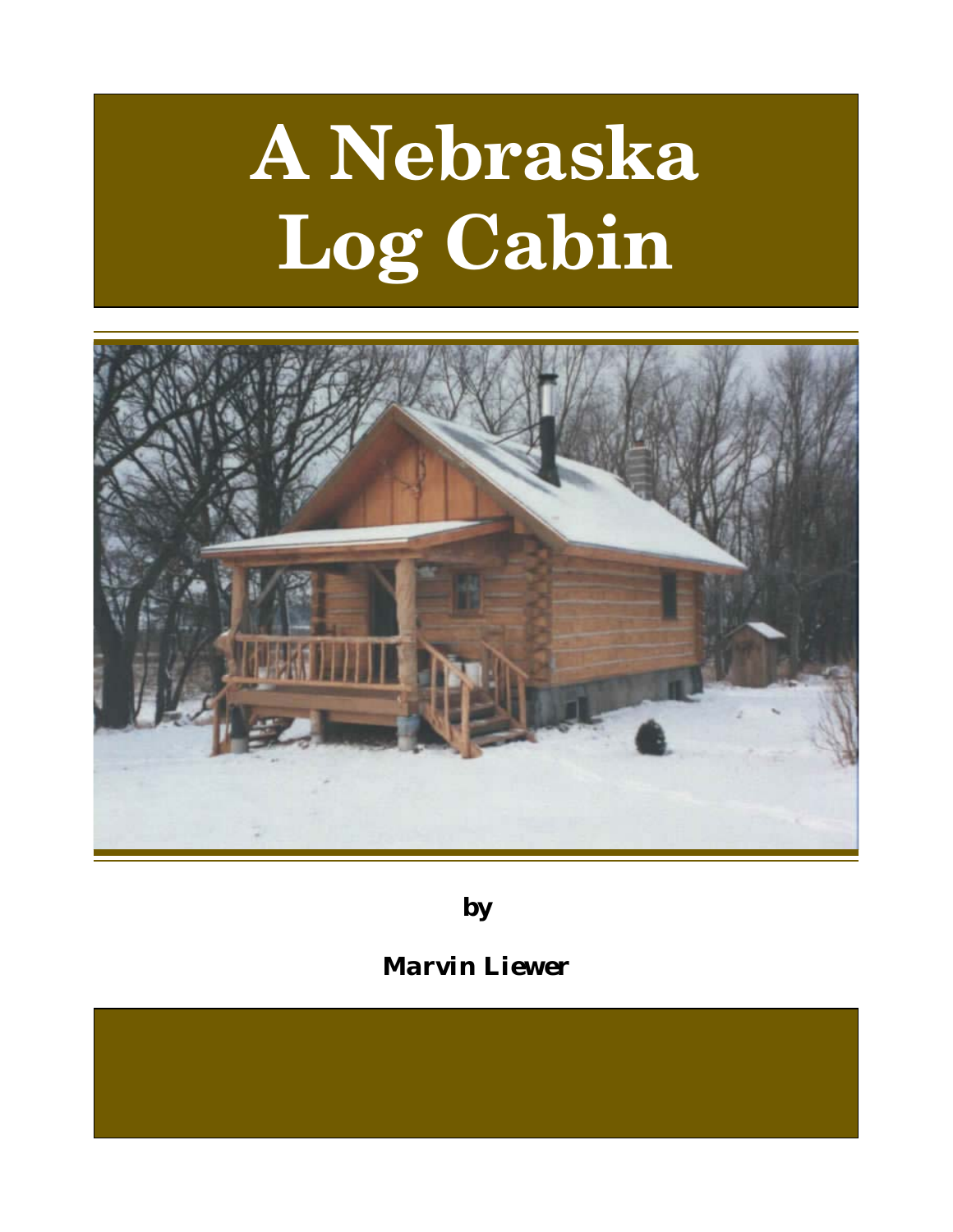# **Preface**

Nebraska pioneers built their homes with materials that were locally available. The prairie often dictated the use of sod. However, logs were generally used when trees were available. Today, logs are used in construction of country homes, vacation cabins, and hunting lodges despite modern construction materials. Log construction is aesthetically pleasing and energy efficient.

In 1994, I began building a log cabin along the Niobrara River near Butte, Nebraska. My goal was to build an attractive, comfortable cabin using local wood products. I used ponderosa pine logs for the walls. Bur oak and green ash lumber was used for window and door trim. Stair and porch railings were constructed from hand-peeled eastern redcedar poles. Redcedar boards were also used for paneling the basement.

The purpose of this report is to describe local wood products and specific constructions techniques used in my successful log cabin project. There are many books available on log home construction. I have tried to avoid duplicating available literature.

# **Log Selection and Specifications**

Ponderosa pine is the dominant tree species in the Pine Ridge area of western Nebraska. The native range of ponderosa pine extends eastward in the Niobrara River Canyons to a point near Springview, Nebraska.

Ponderosa pine trees in Nebraska forests are generally shorter with heavier limbs and more taper than ponderosa pine trees in forests farther west. However, I determined that it would not be difficult to locate suitable logs in Nebraska up to 24 feet in length. Longer lengths, though available, would be much harder to find. Pioneer log cabins I've seen in northern and western Nebraska were almost always 24 feet long or less. My cabin is 16 feet by 24 feet. The combined area of the basement and ground floor is 768 square feet. My logs came from canyons west of Springview, Nebraska, and were purchased from Nebraska Timber, Inc. Log specifications were as follows:

Minimum length - 18 feet and 26 feet (for finished lengths of 16 and 24 feet) Maximum diameter - 11 inches inside bark on the small end Minimum diameter - 9 inches inside bark on the small end Taper - 4 inches maximum between the small and large end diameters Crook or sweep - Variation of 2 inches or less from the center line of the log Knots - Maximum diameter on the face of the log of 2 inches and no more then one per linear foot

# **Log Care and Storage**

Ideally the trees would be cut in early winter. Colder weather minimizes insect infestation, mildew and fungal growths that initiate log deterioration. The logs for my cabin were cut in March and April. Ponderosa Pine is not noted for being resistant to rot. Proper care is important to avoid deterioration. The logs were hand peeled in May and June. They were stacked in a crisscross fashion to allow air to circulate freely through the pile. Moisture evaporates quickly from the cut ends of the logs causing ring separation. I sealed both ends of the log with old paint. This essentially eliminated the problem.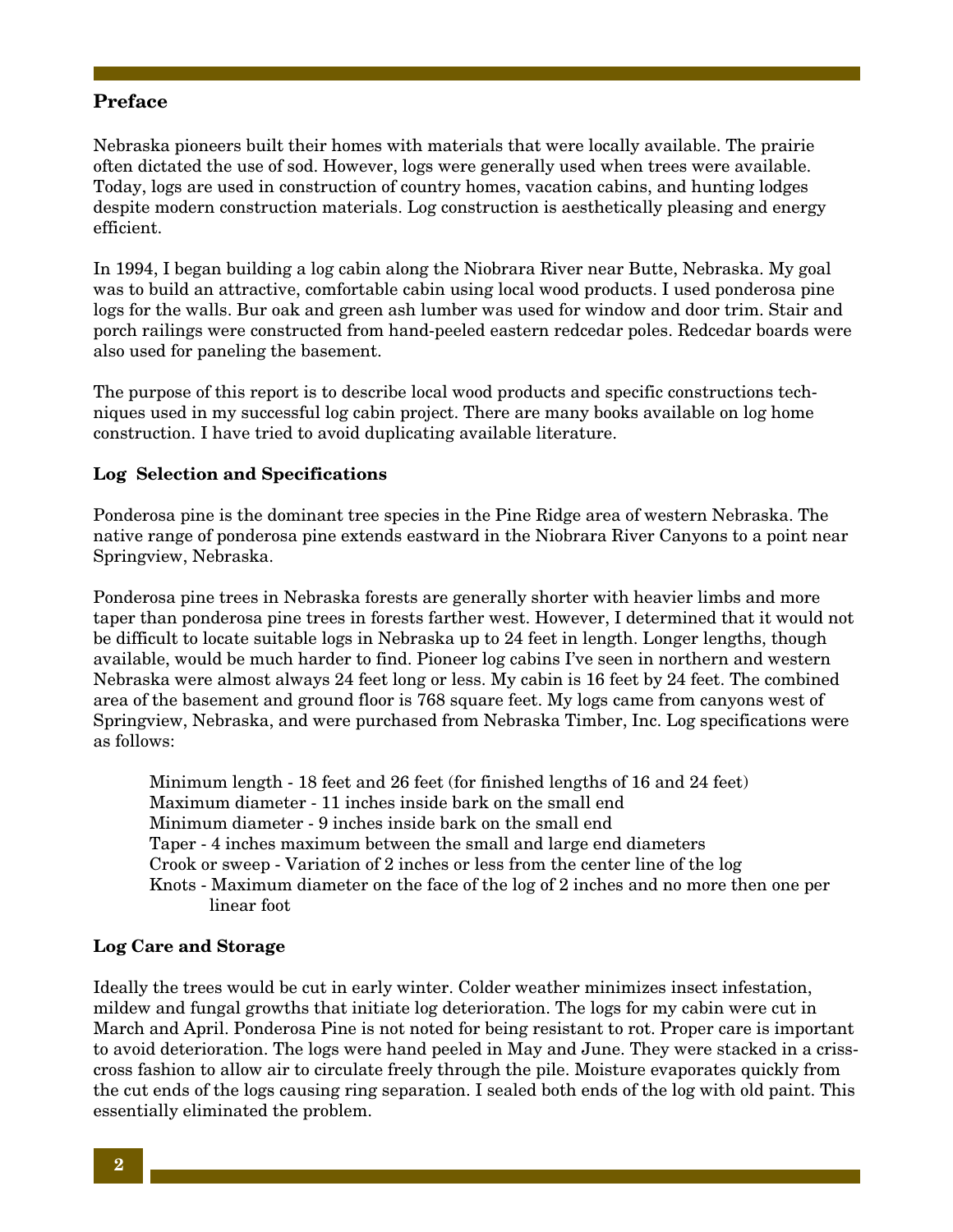#### **Construction Technique**

I built the cabin with hewed logs. This technique is well described in the book entitled *"A Logbuilders Handbook"* by Drew Langser. I selected this method as it seemed the best procedure for logs with some crook and taper. The resulting walls are plumb on the inside with the curves or crooks being on the top and the bottom of the logs in the finished wall. Most pioneer cabins in Northwest Nebraska were built this way. Hewed logs are also ideally suited for dovetail notches, a self locking notch that seals and weathers well.

I hand hewed the logs with an axe to a 7 inch width. Hand hewing results in random pattern of cuts and nicks in the log that is aesthetically pleasing. Hewing is labor intensive however, and it takes time to learn the skill. This same building technique could also be achieved by running logs through a sawmill to remove slabs on the inside and outside of the logs. A chainsaw with an attachment such as the Haddon Lumber Maker could also be used to rip the slabs from



the logs. The sawed surface of the logs could be left as is, smoothed with a power planer, or hand finished with an adz.

I rough hewed the logs in June and July. Late winter would probably be better to reduce the chance of excessive checking. I decked the logs in the shade to reduce the rate of drying. I also painted the logs as they were hewed with a water-soluble wood preservative call "Penetreat."

This prevented mildew and insect infestation and probably slowed the drying rate. I also cut a 2-inch groove with the chain saw on the bottom of the log. This crack widened as the log dried, reducing stress on the lateral faces of the log.

#### **Foundation and Floor**

I constructed the cabin over a full basement. The basement has a poured concrete floor and cement block walls. The walls were insulated on the outside with 2

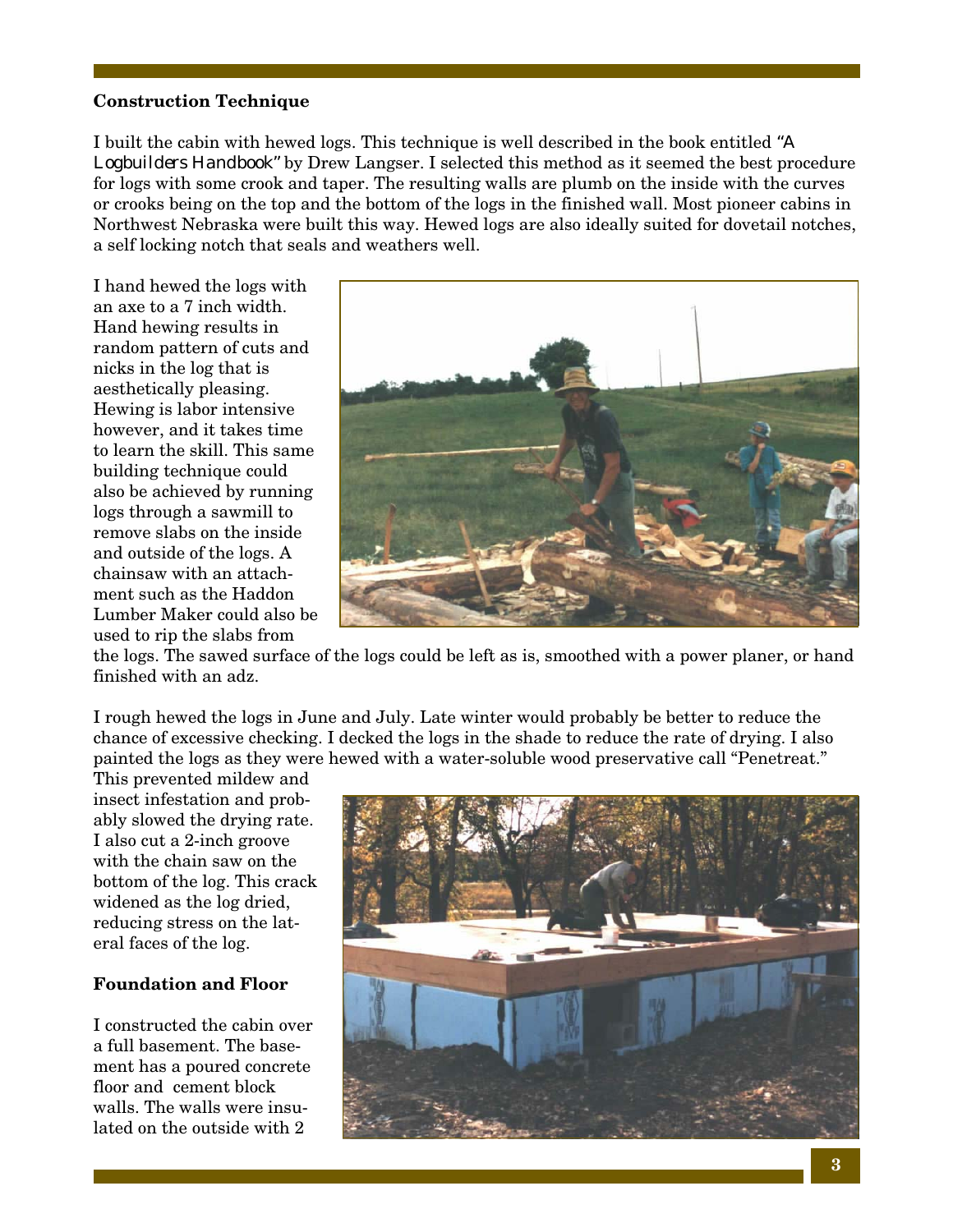inches of rigid foam insulation. The concrete floor and cement block walls act as a heat sink to moderate temperature fluctuations. This works extremely well with a wood heating stove in the basement. An open stair well allows free movement of air. The basement also keeps the house cooler in the summer.

The floor is of standard carpentry construction. Floor joints are 2 x 10's with a 16 foot span and are covered with a 3/4 inch tongue and groove plywood. Log walls are heavier than conventional construction and one should insure that the foundation and floor structure is adequate for the weight of the logs. The first course of the logs rests directly on the plywood sub floor.

# **Erecting the Walls**

After all the logs were rough hewed, I began the process of erecting the walls. Logs were given a final and more precise hewing resulting in a smoother log surface. Notches were cut in the ends at this time and the ends were trimmed to final length. Again a "Penetreat" solution was brushed on the logs with special attention to the fresh cut notches. Freshcut ends of the logs were painted with linseed oil rather than old paint. The technique for cutting notches is well



described in the Drew Langser book.

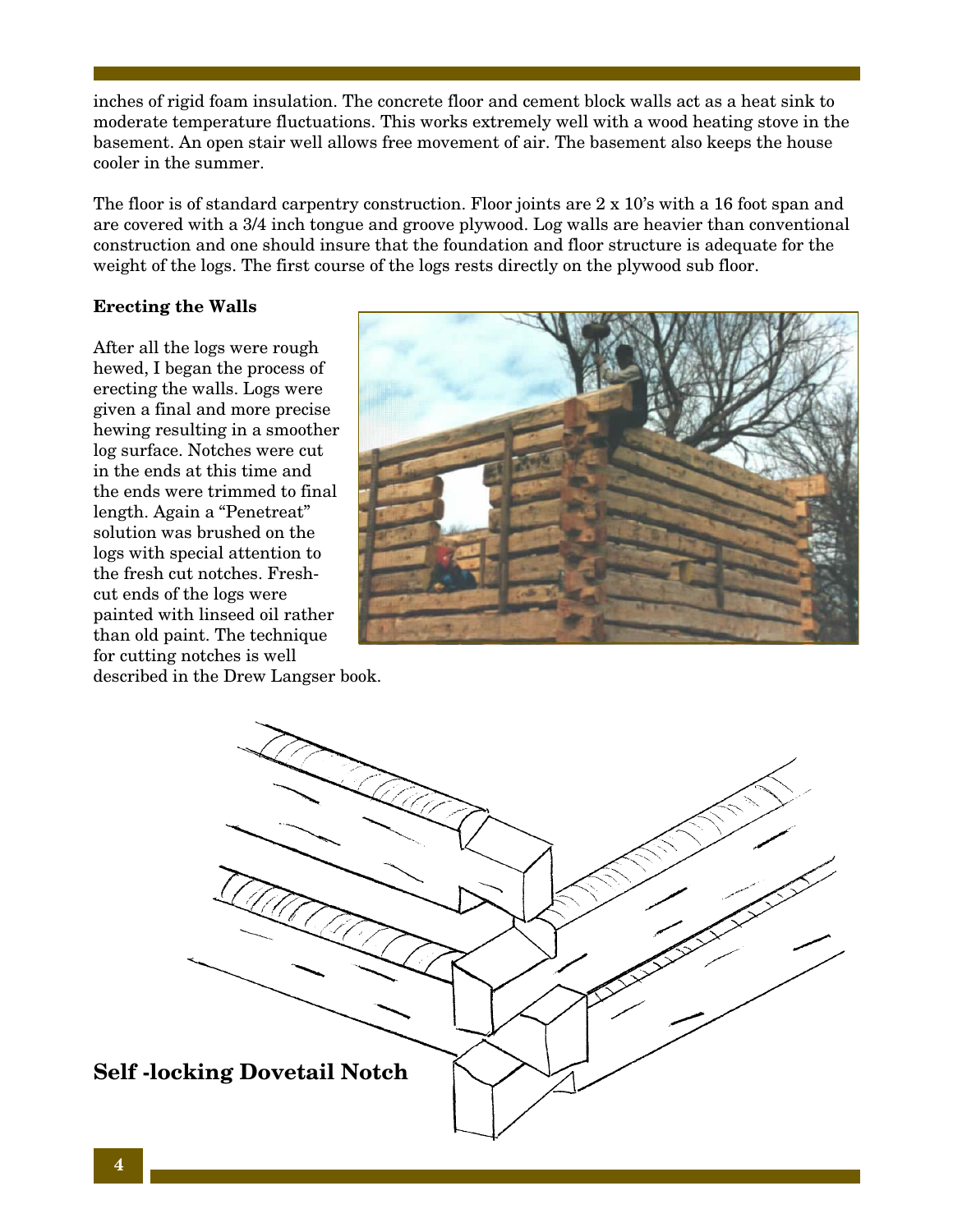# **Roof Construction**

I constructed the triangular gable ends the same as one would for a conventional balloon framed house. Two x six studs were placed on two foot centers and covered with plywood on the outside and sheetrock on the inside. This is a simpler technique than stacking logs to form a triangle.



The roof can be constructed much the same as a conventional house using pre-constructed trusses or rafters and ceiling joists. Plywood sheeting would cover the roof with sheetrock installed for the ceiling. Insulation would be placed above the ceiling.



Cathedral ceilings and partial lofts are popular in log homes. I have a cathedral ceiling . I framed the roof with a full-length ridge beam of laminated veneer lumber supported by the gable walls at each end and two 8" x 8" hewed beam trusses on eight foot centers. Preconstructed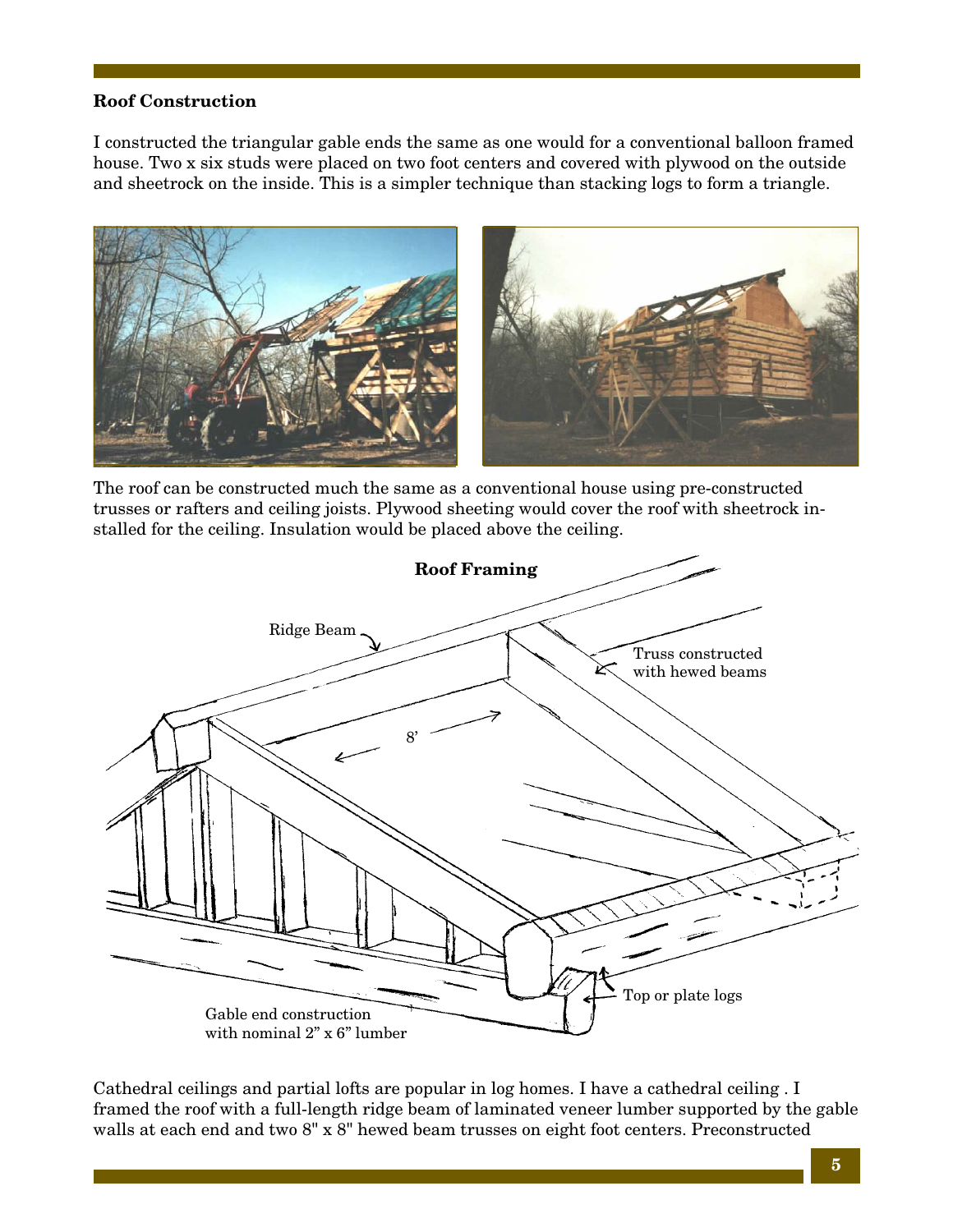panels consisting of 7 ½ inches of rigid foam insulation bonded to ½ inch oriented strand board (OSB) were placed on the roof framing. These panels were four feet wide and thirteen feet long and spanned the distance from the ridge beam to the eave. Structural support for the panels which spanned the distance for the ridge beam to the top log was built into the panel. The panels resulted in a good solid roof with an insulation value of R-30.

# **Chinking**

Chinking the logs properly is an important step to insure that the walls are tight and draft free. Pioneer log homes were often chinked with a mixture of clay and straw. Mortar was also used. Many walls were later covered with plaster on the interior and boards on the exterior.



Today synthetic compounds that flex as the logs shrink and swell with changing weather are commonly used. A foam backing is used behind the chinking material which, in effect, results in a double seal on both the inside and the outside wall. Fiberglass insulation is placed in the space between the foam backing materials. Two readily available chinking products are "Perma-chink" and "Log Jam." They are used in almost all commercially built log homes and are available in five gallon buckets. Instructions for applying of these products is supplied with the products. I used Log Jam and had very good results.

# **Staining**

Many different kinds of stains are available for finishing the inside and outside of the logs. It is important to make sure the log stain used is compatible with the chinking material. The chinking may not bond with some of the stains available.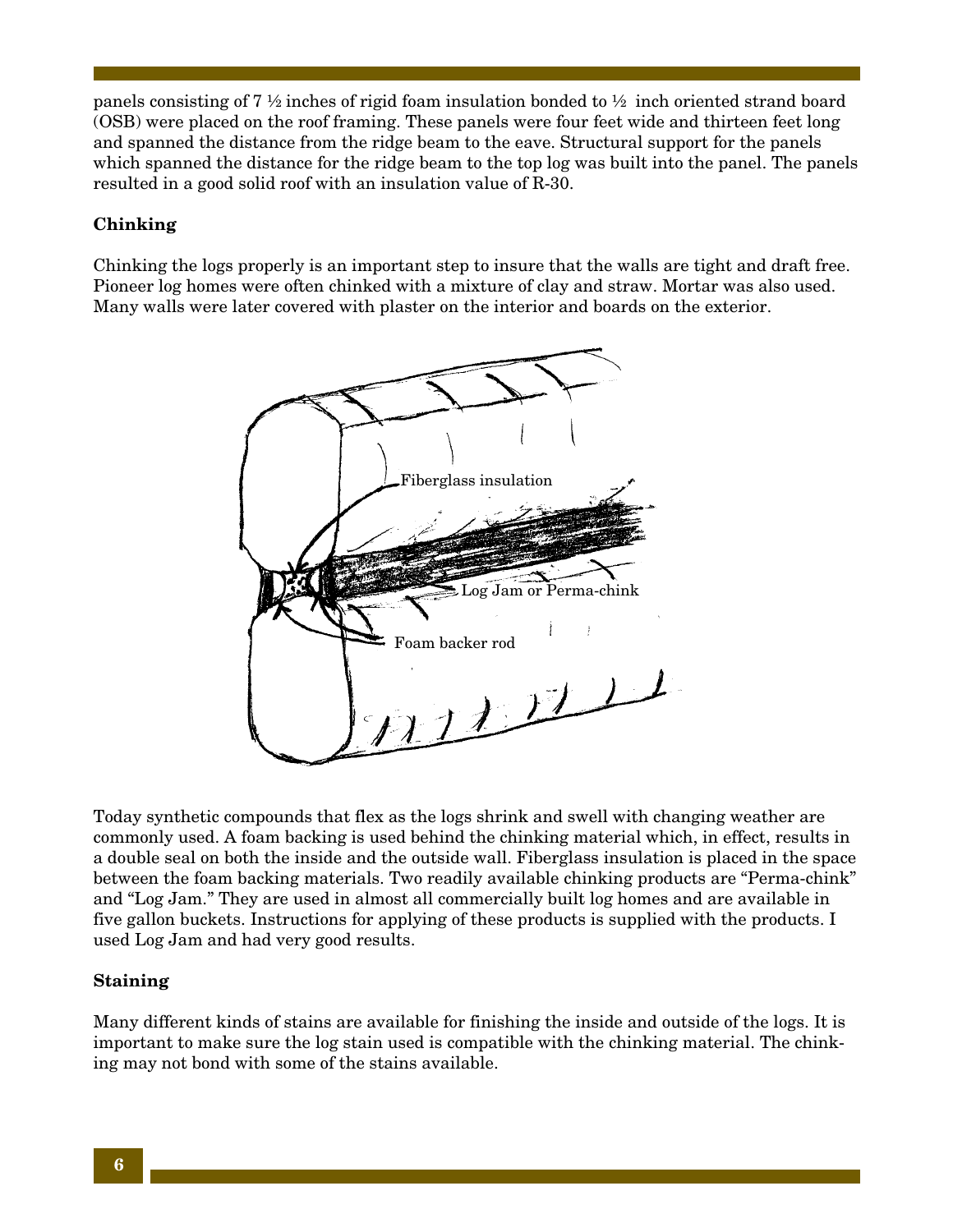#### **Windows and Doors**

Green logs shrink as they dry and consequently the log walls will settle with time. Most of the settling occurs within the first year, but minor settling will occur for 3 or 4 years. The log walls of my cabin settled 2.5 inches the first year and approximately  $\frac{1}{2}$  inch since then. One must allow for this settling above the window/door frames. Glass windows and doors do not shrink with the walls.

The easiest way to frame door and window openings in log structures is to nail appropriate sized dimensional lumber, i.e. 2 x 6's for 6" walls, directly to the ends of the logs to create a box. The drawback is that as the logs season and shrink in diameter, the walls settle at the corners, but since the logs are nailed to a rigid frame at the windows, they can't settle at that junction. The logs will tend to pull away from the windows and create gaps allowing drats into an otherwise tight structure. To compensate for this settling, one can delay installing windows until the logs have dried. I recommend two years or more.

I elected to frame the openings in such a manner that the logs are allowed to settle. First, I placed nominal 2 x 4 inch splines on each side of the window and door openings. The splines (or wooden uprights) were mortised into the ends of the logs. Then nominal 2 x 6's were fastened to the splines, rather than the ends of the logs, thus framing the left and right side of the window/ door openings. Next, 2 x 6's were placed across the top of the window/door opening leaving a gap of 3 inches between the frame and the log above. This gap was later filled in after the logs had settled. The 2 x 6 at the bottom of the frame can be nailed directly to the log at the bottom of the window opening. Conventional windows were installed in the 2x6 inch framed openings.

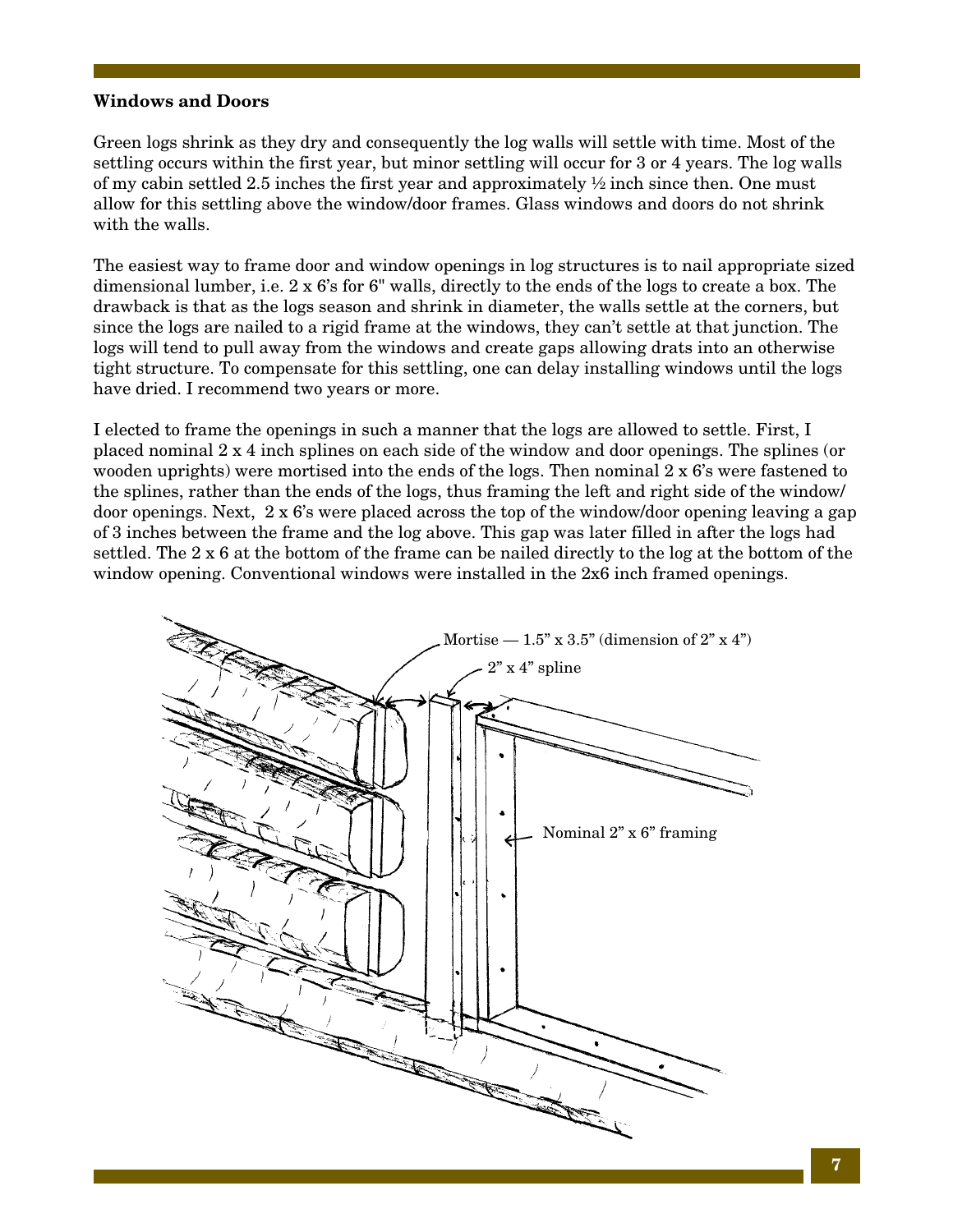#### **Maintenance**

One of the most important aspects of constructing a log home is to minimize the exposure of logs to prolonged wetness. Common points of failure of wood structures is where water drips from the roof and becomes trapped on the wood below, and where water splashes from the ground onto lower logs. The bottom log should be at least 12 inches above the ground. The roof at both the eaves and gable ends should be long enough that rain does not hit the log walls except in windblown storms. My gable ends extend 2 feet from the log walls. The eaves extend 36 inches horizontally beyond the log walls.

General rules to insure that the log structure performs well:

- 1. Store logs out of direct sunlight and in a manner that allows full air circulation prior to construction.
- 2. Apply a preservative treatment such as "Penetreat" as soon as logs are peeled. Apply again if logs are milled or hewed.
- 3. Construct on a foundation at least 12 inches above ground and construct the roof with long eaves and gable ends.
- 4. Allow for settling above the window and door frames or delay installation for one to two years.
- 5. Follow the manufacturers directions for chinking and make sure the chinking is compatible with the log stain if the logs were stained prior to chinking.
- 6. Finish the logs with stain designed for log homes.

# **Reflections**

My cabin has been my primary home since 1998. The logs do not have large cracks or checks and none of them have warped or twisted out of place. The chinking has held up well and the walls are tight enough that I have to open the door a crack to get a good draft when starting a fire in the wood stove.

Comfort in both winter and summer have exceeded my expectations. The cabin is aesthetically pleasing. Light reflecting off the hand-crafted walls gives an ambiance that brings peace and contentment.

My log cabin is the culmination of many years of dreaming, planning, and hard labor. Building this cabin was a physical and emotional journey. To take axe and saw and translate my ideas into a comfortable home was a very satisfying experience. It reflects my ideas of responsible living. It has a personal value that cannot be purchased by any amount of money.



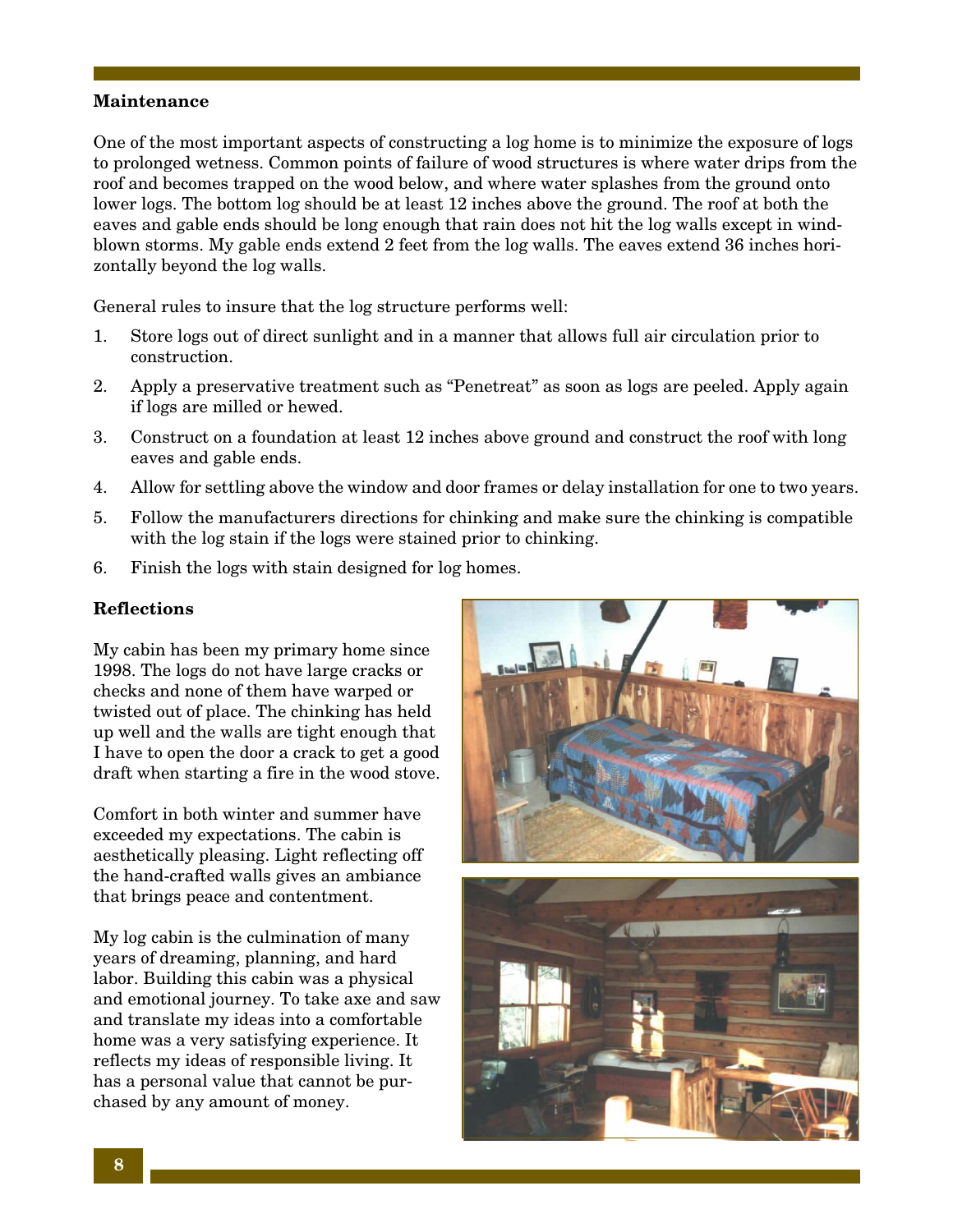"Most men appear never to have considered what a house is, and are actually, though needlessly, poor all their lives because they think they must have such a one as their neighbors have."

*Henry David Thoreau - Walden*

#### *About the Author*

*Marvin Liewer lives five miles southwest of Butte, Nebraska near the Niobrara River. He majored in Forest Management at Colorado State University and worked for the USDA Forest Service for 30 years before retiring in 1994. Upon retirement he fulfilled a lifelong dream of building with logs. This cabin is now his primary residence. For further information, he can be reached at 47903 901st Road, Butte, NE 68722, telephone 402-775-2253.*